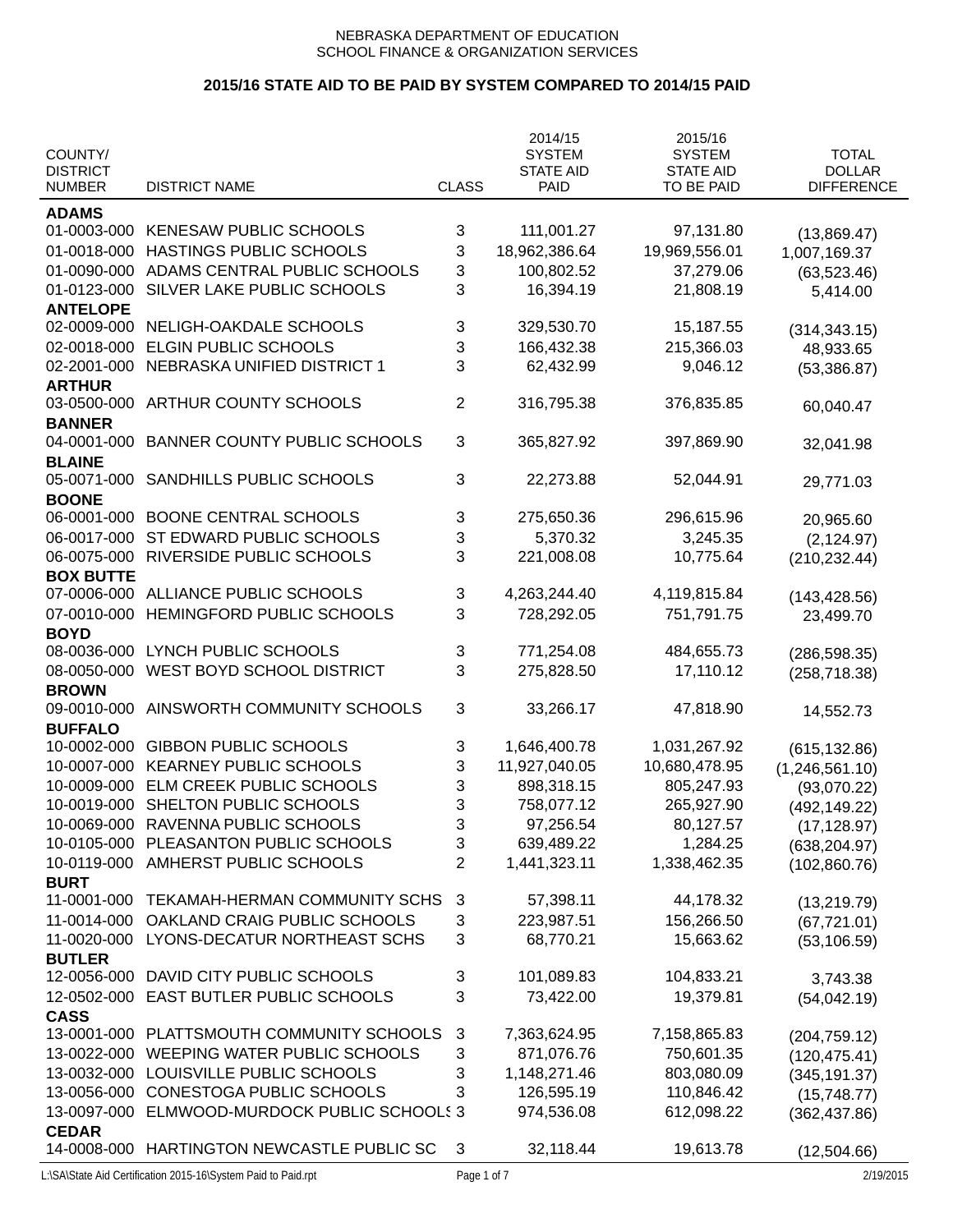|                 |                                    |                | 2014/15          | 2015/16          |                   |
|-----------------|------------------------------------|----------------|------------------|------------------|-------------------|
| COUNTY/         |                                    |                | <b>SYSTEM</b>    | <b>SYSTEM</b>    | <b>TOTAL</b>      |
| <b>DISTRICT</b> |                                    |                | <b>STATE AID</b> | <b>STATE AID</b> | <b>DOLLAR</b>     |
| <b>NUMBER</b>   | <b>DISTRICT NAME</b>               | <b>CLASS</b>   | PAID             | TO BE PAID       | <b>DIFFERENCE</b> |
| <b>CEDAR</b>    |                                    |                |                  |                  |                   |
| 14-0045-000     | RANDOLPH PUBLIC SCHOOLS            | 3              | 7,995.76         | 3,245.35         | (4,750.41)        |
| 14-0054-000     | LAUREL-CONCORD-COLERIDGE SCHOO 3   |                | 24,056.25        | 11,034.18        | (13,022.07)       |
| 14-0101-000     | <b>WYNOT PUBLIC SCHOOLS</b>        | 3              | 909,464.36       | 762,647.46       | (146, 816.90)     |
| <b>CHASE</b>    |                                    |                |                  |                  |                   |
| 15-0010-000     | <b>CHASE COUNTY SCHOOLS</b>        | 3              | 115,491.21       | 84,270.59        | (31, 220.62)      |
| 15-0536-000     | WAUNETA-PALISADE PUBLIC SCHS       | 3              | 29,965.32        | 29,343.19        | (622.13)          |
| <b>CHERRY</b>   |                                    |                |                  |                  |                   |
| 16-0006-000     | <b>VALENTINE COMMUNITY SCHOOLS</b> | 3              | 47,974.43        | 21,419.30        | (26, 555.13)      |
| 16-0030-000     | <b>CODY-KILGORE PUBLIC SCHS</b>    | $\overline{2}$ | 1,035,760.93     | 1,093,805.14     | 58,044.21         |
| <b>CHEYENNE</b> |                                    |                |                  |                  |                   |
| 17-0001-000     | SIDNEY PUBLIC SCHOOLS              | 3              | 4,299,208.46     | 4,445,595.01     | 146,386.55        |
| 17-0003-000     | LEYTON PUBLIC SCHOOLS              | 3              | 302,457.36       | 315,582.54       | 13,125.18         |
| 17-0009-000     | POTTER-DIX PUBLIC SCHOOLS          | 3              | 428,349.34       | 214,177.79       | (214, 171.55)     |
| <b>CLAY</b>     |                                    |                |                  |                  |                   |
| 18-0002-000     | SUTTON PUBLIC SCHOOLS              | 3              | 22,639.52        | 11,034.18        | (11,605.34)       |
| 18-0011-000     | <b>HARVARD PUBLIC SCHOOLS</b>      | 3              | 899,676.14       | 367,494.09       | (532, 182.05)     |
| <b>COLFAX</b>   |                                    |                |                  |                  |                   |
| 19-0039-000     | LEIGH COMMUNITY SCHOOLS            | 3              | 44,614.90        | 210,597.98       | 165,983.08        |
| 19-0058-000     | <b>CLARKSON PUBLIC SCHOOLS</b>     | 3              | 149,047.80       | 5,710.76         | (143, 337.04)     |
| 19-0070-000     | HOWELLS-DODGE CONSOLIDATED SCH     | 3              | 6,859.94         | 3,894.42         | (2,965.52)        |
| 19-0123-000     | SCHUYLER COMMUNITY SCHOOLS         | 3              | 5,819,615.16     | 4,062,847.58     | (1,756,767.58)    |
| <b>CUMING</b>   |                                    |                |                  |                  |                   |
| 20-0001-000     | WEST POINT PUBLIC SCHOOLS          | 3              | 288,478.01       | 108,718.53       | (179, 759.48)     |
| 20-0020-000     | BANCROFT-ROSALIE COMM SCHOOLS      | 3              | 228,989.35       | 355,067.51       | 126,078.16        |
| 20-0030-000     | WISNER-PILGER PUBLIC SCHOOLS       | 3              | 479,106.59       | 264,376.28       | (214, 730.31)     |
| <b>CUSTER</b>   |                                    |                |                  |                  |                   |
| 21-0015-000     | ANSELMO-MERNA PUBLIC SCHOOLS       | 3              | 304,491.49       | 284,472.71       | (20,018.78)       |
| 21-0025-000     | <b>BROKEN BOW PUBLIC SCHOOLS</b>   | 3              | 2,248,387.65     | 762,902.04       | (1,485,485.61)    |
| 21-0044-000     | ANSLEY PUBLIC SCHOOLS              | 3              | 31,918.22        | 19,900.24        | (12,017.98)       |
| 21-0084-000     | SARGENT PUBLIC SCHOOLS             | 3              | 270,744.16       | 64,266.38        | (206, 477.78)     |
| 21-0089-000     | ARNOLD PUBLIC SCHOOLS              | 3              | 4,115.95         | 6,863.04         | 2,747.09          |
| 21-0180-000     | CALLAWAY PUBLIC SCHOOLS            | З              | 34,371.99        | 17,529.83        | (16, 842.16)      |
| <b>DAKOTA</b>   |                                    |                |                  |                  |                   |
| 22-0011-000     | SO SIOUX CITY COMMUNITY SCHS       | 3              | 26,619,359.37    | 26,580,232.72    | (39, 126.65)      |
| 22-0031-000     | HOMER COMMUNITY SCHOOLS            | 3              | 1,293,232.28     | 959,321.25       | (333, 911.03)     |
| <b>DAWES</b>    |                                    |                |                  |                  |                   |
| 23-0002-000     | <b>CHADRON PUBLIC SCHOOLS</b>      | 3              | 4,221,816.29     | 4,042,296.14     | (179, 520.15)     |
| 23-0071-000     | <b>CRAWFORD PUBLIC SCHOOLS</b>     | 3              | 658,488.29       | 628,020.74       | (30, 467.55)      |
| <b>DAWSON</b>   |                                    |                |                  |                  |                   |
| 24-0001-000     | LEXINGTON PUBLIC SCHOOLS           | 3              | 19,089,505.55    | 18,953,010.26    | (136, 495.29)     |
| 24-0004-000     | <b>OVERTON PUBLIC SCHOOLS</b>      | 3              | 1,196,655.59     | 837,855.67       | (358, 799.92)     |
| 24-0011-000     | <b>COZAD COMMUNITY SCHOOLS</b>     | 3              | 2,684,740.22     | 2,094,542.06     | (590, 198.16)     |
| 24-0020-000     | <b>GOTHENBURG PUBLIC SCHOOLS</b>   | 3              | 2,396,636.37     | 249,423.09       | (2, 147, 213.28)  |
| 24-0101-000     | SUMNER-EDDYVILLE-MILLER SCHS       | 3              | 224,116.37       | 210,294.07       | (13,822.30)       |
| <b>DEUEL</b>    |                                    |                |                  |                  |                   |
| 25-0025-000     | <b>CREEK VALLEY SCHOOLS</b>        | 3              | 43,348.28        | 47,611.68        | 4,263.40          |
| 25-0095-000     | SOUTH PLATTE PUBLIC SCHOOLS        | 3              | 124,117.49       | 2,537.14         | (121, 580.35)     |
| <b>DIXON</b>    |                                    |                |                  |                  |                   |
|                 | 26-0001-000 PONCA PUBLIC SCHOOLS   | 3              | 1,338,335.32     | 1,409,803.55     | 71,468.23         |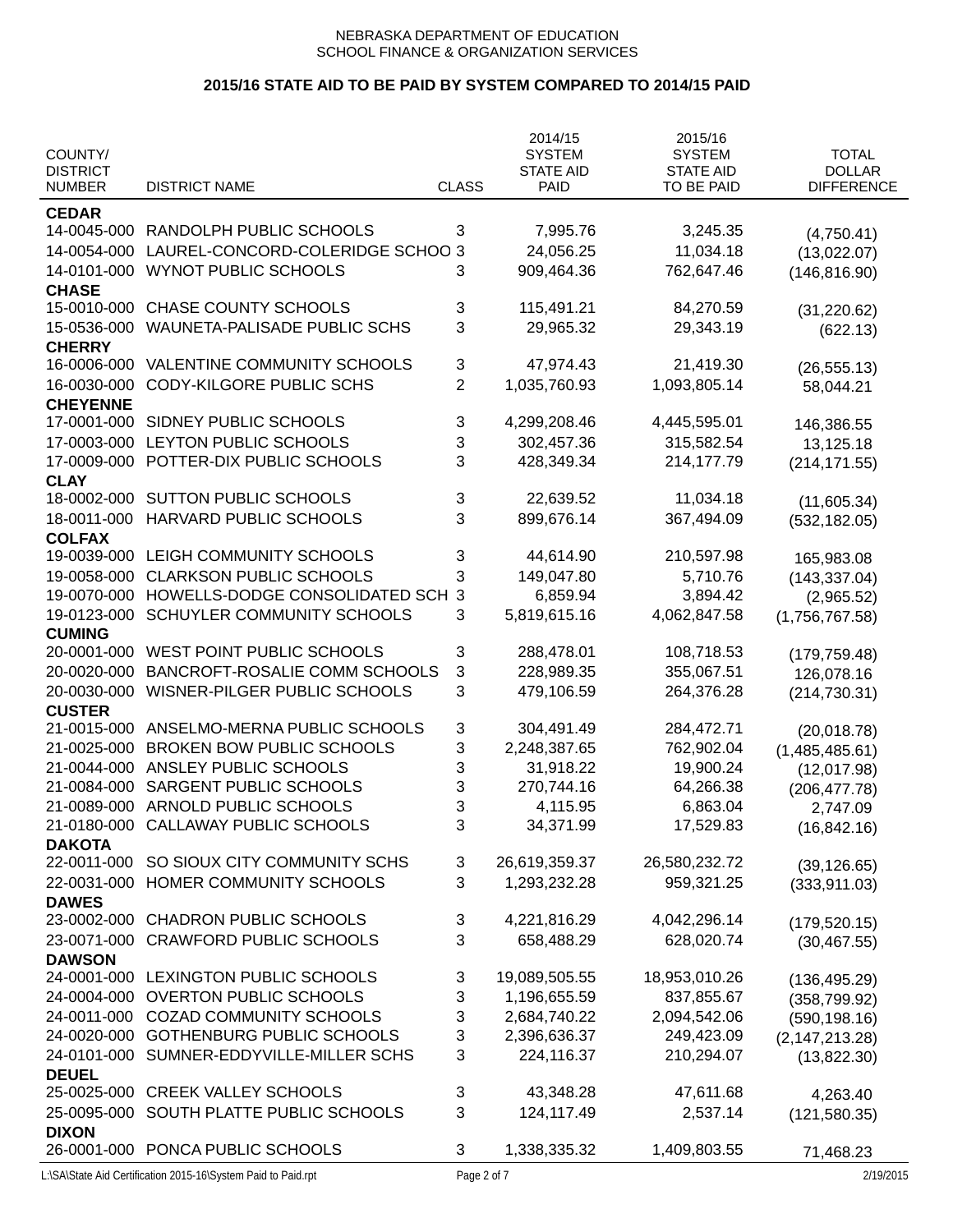|                            |                                                            |              | 2014/15                           | 2015/16                           |                               |
|----------------------------|------------------------------------------------------------|--------------|-----------------------------------|-----------------------------------|-------------------------------|
| COUNTY/<br><b>DISTRICT</b> |                                                            |              | <b>SYSTEM</b><br><b>STATE AID</b> | <b>SYSTEM</b><br><b>STATE AID</b> | <b>TOTAL</b><br><b>DOLLAR</b> |
| <b>NUMBER</b>              | <b>DISTRICT NAME</b>                                       | <b>CLASS</b> | <b>PAID</b>                       | TO BE PAID                        | <b>DIFFERENCE</b>             |
| <b>DIXON</b>               |                                                            |              |                                   |                                   |                               |
| 26-0070-000                | ALLEN CONSOLIDATED SCHOOLS                                 | 3            | 413,572.43                        | 222,476.75                        | (191, 095.68)                 |
| 26-0561-000                | EMERSON-HUBBARD PUBLIC SCHOOLS                             | 3            | 50,194.76                         | 52,986.22                         | 2,791.46                      |
| <b>DODGE</b>               |                                                            |              |                                   |                                   |                               |
| 27-0001-000                | FREMONT PUBLIC SCHOOLS                                     | 3            | 17, 155, 320. 75                  | 18,248,291.99                     | 1,092,971.24                  |
| 27-0062-000                | <b>SCRIBNER-SNYDER COMMUNITY SCHS</b>                      | 3            | 48,444.90                         | 5,834.16                          | (42, 610.74)                  |
| 27-0594-000                | <b>LOGAN VIEW PUBLIC SCHOOLS</b>                           | 3            | 212,484.32                        | 309,377.98                        | 96,893.66                     |
| 27-0595-000                | NORTH BEND CENTRAL PUBLIC SCHS                             | 3            | 854,981.83                        | 902,315.58                        | 47,333.75                     |
| <b>DOUGLAS</b>             |                                                            |              |                                   |                                   |                               |
| 28-0001-000                | <b>OMAHA PUBLIC SCHOOLS</b>                                | 5            | 187,666,285.00                    | 213,112,872.00                    | 25,446,587.00                 |
| 28-0010-000                | ELKHORN PUBLIC SCHOOLS                                     | 3            | 23,669,129.00                     | 28,174,950.00                     | 4,505,821.00                  |
| 28-0015-000                | DOUGLAS CO WEST COMMUNITY SCHS                             | $\mathbf{3}$ | 3,382,897.00                      | 3,909,204.00                      | 526,307.00                    |
| 28-0017-000                | MILLARD PUBLIC SCHOOLS                                     | 3            | 86,409,366.00                     | 89,955,513.00                     | 3,546,147.00                  |
| 28-0054-000                | RALSTON PUBLIC SCHOOLS                                     | 3            | 11,746,714.00                     | 13,143,209.00                     | 1,396,495.00                  |
| 28-0059-000                | BENNINGTON PUBLIC SCHOOLS                                  | 3            | 6,102,524.00                      | 7,477,825.00                      | 1,375,301.00                  |
| 28-0066-000                | <b>WESTSIDE COMMUNITY SCHOOLS</b>                          | 3            | 31,676,563.00                     | 31,033,742.00                     | (642, 821.00)                 |
| <b>DUNDY</b>               |                                                            |              |                                   |                                   |                               |
| 29-0117-000                | DUNDY CO STRATTON PUBLIC SCHS                              | 3            | 20,082.87                         | 16,972.56                         | (3, 110.31)                   |
| <b>FILLMORE</b>            |                                                            |              |                                   |                                   |                               |
| 30-0001-000                | <b>EXETER-MILLIGAN PUBLIC SCHOOLS</b>                      | 3            | 6,667.02                          | 7,622.05                          | 955.03                        |
| 30-0025-000                | FILLMORE CENTRAL PUBLIC SCHS                               | 3            | 28,974.80                         | 34,872.04                         | 5,897.24                      |
| 30-0054-000                | SHICKLEY PUBLIC SCHOOLS                                    | 3            | 94,113.63                         | 60,083.44                         | (34,030.19)                   |
| <b>FRANKLIN</b>            |                                                            |              |                                   |                                   |                               |
| 31-0506-000                | <b>FRANKLIN PUBLIC SCHOOLS</b>                             | 3            | 568,488.74                        | 45,958.55                         | (522, 530.19)                 |
| <b>FRONTIER</b>            |                                                            |              |                                   |                                   |                               |
| 32-0046-000                | MAYWOOD PUBLIC SCHOOLS                                     | 3            | 242,654.08                        | 198,873.48                        | (43,780.60)                   |
| 32-0095-000                | EUSTIS-FARNAM PUBLIC SCHOOLS                               | 3            | 200,210.83                        | 251,769.47                        | 51,558.64                     |
| 32-0125-000                | MEDICINE VALLEY PUBLIC SCHOOLS                             | 3            | 711,181.50                        | 530,087.83                        | (181, 093.67)                 |
| <b>FURNAS</b>              | ARAPAHOE PUBLIC SCHOOLS                                    |              |                                   |                                   |                               |
| 33-0018-000                |                                                            | 3            | 191,262.88                        | 44,855.20                         | (146, 407.68)                 |
| 33-0021-000                | <b>CAMBRIDGE PUBLIC SCHOOLS</b><br>SOUTHERN VALLEY SCHOOLS | 3<br>3       | 1,564,600.54<br>66,046.64         | 1,025,617.25                      | (538, 983.29)                 |
| 33-0540-000                |                                                            |              |                                   | 6,555.87                          | (59, 490.77)                  |
| <b>GAGE</b><br>34-0001-000 | SOUTHERN SCHOOL DIST 1                                     | 3            | 1,614,733.31                      | 1,377,887.67                      |                               |
| 34-0015-000                | BEATRICE PUBLIC SCHOOLS                                    | 3            | 6,786,499.30                      | 6,074,121.54                      | (236, 845.64)                 |
| 34-0034-000                | FREEMAN PUBLIC SCHOOLS                                     | 3            | 799,437.71                        | 712,673.16                        | (712, 377.76)<br>(86, 764.55) |
| 34-0100-000                | DILLER-ODELL PUBLIC SCHOOLS                                | 3            | 9,328.37                          | 3,894.42                          | (5,433.95)                    |
| <b>GARDEN</b>              |                                                            |              |                                   |                                   |                               |
| 35-0001-000                | <b>GARDEN COUNTY SCHOOLS</b>                               | 3            | 9,328.37                          | 3,894.42                          | (5,433.95)                    |
| <b>GARFIELD</b>            |                                                            |              |                                   |                                   |                               |
| 36-0100-000                | <b>BURWELL PUBLIC SCHOOLS</b>                              | 3            | 1,177,334.91                      | 1,019,975.04                      | (157, 359.87)                 |
| <b>GOSPER</b>              |                                                            |              |                                   |                                   |                               |
| 37-0030-000                | ELWOOD PUBLIC SCHOOLS                                      | 3            | 46,181.63                         | 38,151.62                         | (8,030.01)                    |
| <b>GRANT</b>               |                                                            |              |                                   |                                   |                               |
| 38-0011-000                | <b>HYANNIS AREA SCHOOLS</b>                                | 3            | 54,887.24                         | 38,275.62                         | (16,611.62)                   |
| <b>GREELEY</b>             |                                                            |              |                                   |                                   |                               |
| 39-0060-000                | CENTRAL VALLEY PUBLIC SCHOOLS                              | 3            | 110,346.12                        | 5,196.30                          | (105, 149.82)                 |
| <b>HALL</b>                |                                                            |              |                                   |                                   |                               |
|                            | 40-0002-000 GRAND ISLAND PUBLIC SCHOOLS                    | 3            | 44,100,172.27                     | 47,430,924.17                     | 3,330,751.90                  |
|                            | 40-0082-000 NORTHWEST PUBLIC SCHOOLS                       | 3            | 6,684,098.27                      | 6,235,657.55                      | (448, 440.72)                 |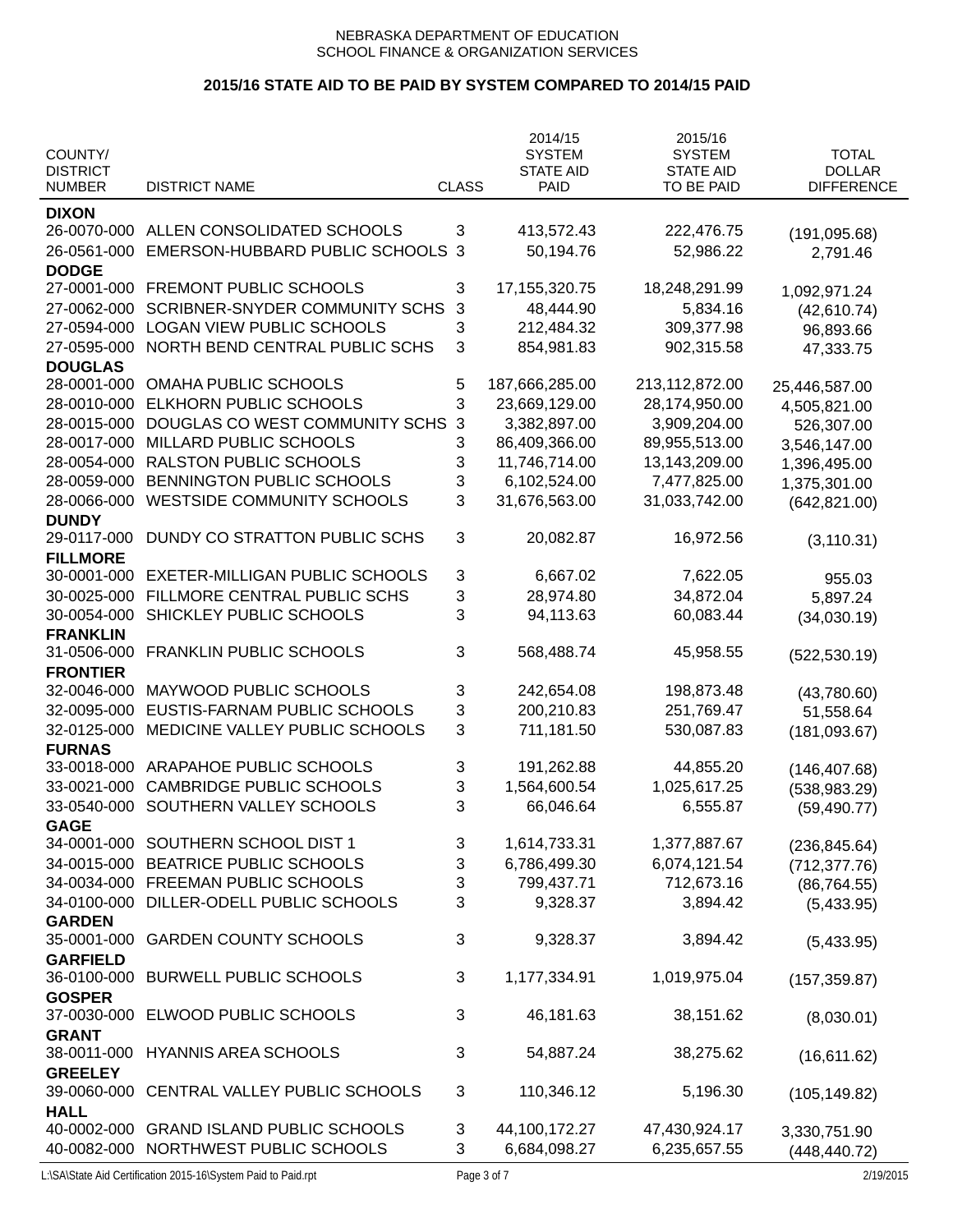|                                  |                                       |                         | 2014/15                  | 2015/16                        |                                    |
|----------------------------------|---------------------------------------|-------------------------|--------------------------|--------------------------------|------------------------------------|
| COUNTY/                          |                                       |                         | <b>SYSTEM</b>            | <b>SYSTEM</b>                  | <b>TOTAL</b>                       |
| <b>DISTRICT</b><br><b>NUMBER</b> | <b>DISTRICT NAME</b>                  | <b>CLASS</b>            | <b>STATE AID</b><br>PAID | <b>STATE AID</b><br>TO BE PAID | <b>DOLLAR</b><br><b>DIFFERENCE</b> |
|                                  |                                       |                         |                          |                                |                                    |
| <b>HALL</b><br>40-0083-000       | WOOD RIVER RURAL SCHOOLS              |                         | 95,855.91                | 11,773.11                      |                                    |
| 40-0126-000                      | DONIPHAN-TRUMBULL PUBLIC SCHS         | 3<br>3                  | 131,698.70               | 29,321.98                      | (84,082.80)                        |
| <b>HAMILTON</b>                  |                                       |                         |                          |                                | (102, 376.72)                      |
| 41-0002-000                      | <b>GILTNER PUBLIC SCHOOLS</b>         | 2                       | 460,458.98               | 668,479.01                     | 208,020.03                         |
| 41-0091-000                      | <b>HAMPTON PUBLIC SCHOOLS</b>         | 3                       | 450,071.28               | 270,754.86                     | (179, 316.42)                      |
| 41-0504-000                      | <b>AURORA PUBLIC SCHOOLS</b>          | 3                       | 273,847.82               | 53,167.50                      | (220, 680.32)                      |
| <b>HARLAN</b>                    |                                       |                         |                          |                                |                                    |
| 42-0002-000                      | ALMA PUBLIC SCHOOLS                   | 3                       | 726,962.54               | 236,764.65                     | (490, 197.89)                      |
| <b>HAYES</b>                     |                                       |                         |                          |                                |                                    |
| 43-0079-000                      | HAYES CENTER PUBLIC SCHOOLS           | 3                       | 29,403.08                | 1,922.69                       | (27, 480.39)                       |
| <b>HITCHCOCK</b>                 |                                       |                         |                          |                                |                                    |
| 44-0070-000                      | HITCHCOCK CO SCH SYSTEM               | 3                       | 9,242.23                 | 22,475.18                      | 13,232.95                          |
| <b>HOLT</b>                      |                                       |                         |                          |                                |                                    |
| 45-0007-000                      | O'NEILL PUBLIC SCHOOLS                | 3                       | 160,199.81               | 97,545.16                      | (62, 654.65)                       |
| 45-0029-000                      | <b>EWING PUBLIC SCHOOLS</b>           | $\overline{2}$          | 250,347.29               | 10,662.01                      | (239, 685.28)                      |
| 45-0044-000                      | STUART PUBLIC SCHOOLS                 | 3                       | 1,150,888.42             | 1,077,610.04                   | (73, 278.38)                       |
| 45-0137-000                      | <b>CHAMBERS PUBLIC SCHOOLS</b>        | $\overline{2}$          | 334,735.69               | 131,752.41                     | (202, 983.28)                      |
| 45-0239-000                      | WEST HOLT PUBLIC SCHOOLS              | 3                       | 17,324.11                | 18,668.14                      | 1,344.03                           |
| <b>HOOKER</b>                    |                                       |                         |                          |                                |                                    |
| 46-0001-000                      | MULLEN PUBLIC SCHOOLS                 | 3                       | 224,403.82               | 253,592.63                     | 29,188.81                          |
| <b>HOWARD</b>                    |                                       |                         |                          |                                |                                    |
| 47-0001-000                      | ST PAUL PUBLIC SCHOOLS                | 3                       | 2,569,901.01             | 2,462,599.61                   | (107, 301.40)                      |
| 47-0100-000                      | <b>CENTURA PUBLIC SCHOOLS</b>         | 3                       | 1,121,475.20             | 344,732.36                     | (776, 742.84)                      |
| 47-0103-000                      | ELBA PUBLIC SCHOOLS                   | $\overline{2}$          | 653,667.64               | 499,345.37                     | (154, 322.27)                      |
| <b>JEFFERSON</b>                 |                                       |                         |                          |                                |                                    |
| 48-0008-000                      | <b>FAIRBURY PUBLIC SCHOOLS</b>        | 3                       | 210,219.16               | 54,257.18                      | (155, 961.98)                      |
| 48-0300-000                      | TRI COUNTY PUBLIC SCHOOLS             | 3                       | 231,628.20               | 249,223.84                     | 17,595.64                          |
| 48-0303-000<br><b>JOHNSON</b>    | MERIDIAN PUBLIC SCHOOLS               | 3                       | 375,725.68               | 563,660.35                     | 187,934.67                         |
| 49-0033-000                      | <b>STERLING PUBLIC SCHOOLS</b>        | 3                       | 832,825.85               | 30,179.94                      |                                    |
| 49-0050-000                      | JOHNSON CO CENTRAL PUBLIC SCHS        | 3                       | 107,383.60               | 68,055.10                      | (802, 645.91)                      |
| <b>KEARNEY</b>                   |                                       |                         |                          |                                | (39, 328.50)                       |
| 50-0001-000                      | WILCOX-HILDRETH PUBLIC SCHOOLS        | 3                       | 9,361.84                 | 8,441.68                       | (920.16)                           |
| 50-0501-000                      | AXTELL COMMUNITY SCHOOLS              | 3                       | 112,488.01               | 93,194.19                      | (19, 293.82)                       |
| 50-0503-000                      | MINDEN PUBLIC SCHOOLS                 | 3                       | 41,553.62                | 26,609.53                      | (14, 944.09)                       |
| <b>KEITH</b>                     |                                       |                         |                          |                                |                                    |
| 51-0001-000                      | OGALLALA PUBLIC SCHOOLS               | 3                       | 322,621.59               | 138,052.81                     | (184, 568.78)                      |
| 51-0006-000                      | PAXTON CONSOLIDATED SCHOOLS           | 3                       | 515,188.28               | 449,359.61                     | (65, 828.67)                       |
| <b>KEYA PAHA</b>                 |                                       |                         |                          |                                |                                    |
| 52-0100-000                      | KEYA PAHA COUNTY SCHOOLS              | 2                       | 24,880.41                | 15,531.99                      | (9,348.42)                         |
| <b>KIMBALL</b>                   |                                       |                         |                          |                                |                                    |
| 53-0001-000                      | KIMBALL PUBLIC SCHOOLS                | 3                       | 122,900.26               | 67,756.65                      | (55, 143.61)                       |
| <b>KNOX</b>                      |                                       |                         |                          |                                |                                    |
| 54-0013-000                      | <b>CREIGHTON COMMUNITY PUBLIC SCH</b> | 3                       | 78,259.08                | 127,902.56                     | 49,643.48                          |
| 54-0096-000                      | <b>CROFTON COMMUNITY SCHOOLS</b>      | 3                       | 318,485.14               | 348,885.16                     | 30,400.02                          |
| 54-0501-000                      | NIOBRARA PUBLIC SCHOOLS               | 3                       | 1,352,752.62             | 1,552,775.44                   | 200,022.82                         |
| 54-0505-000                      | SANTEE COMMUNITY SCHOOLS              | $\overline{\mathbf{c}}$ | 2,338,688.10             | 2,561,859.49                   | 223,171.39                         |
| 54-0576-000                      | <b>WAUSA PUBLIC SCHOOLS</b>           | 3                       | 15,041.40                | 3,245.35                       | (11, 796.05)                       |
| 54-0586-000                      | BLOOMFIELD COMMUNITY SCHOOLS          | 3                       | 2,767.04                 | 6,045.12                       | 3,278.08                           |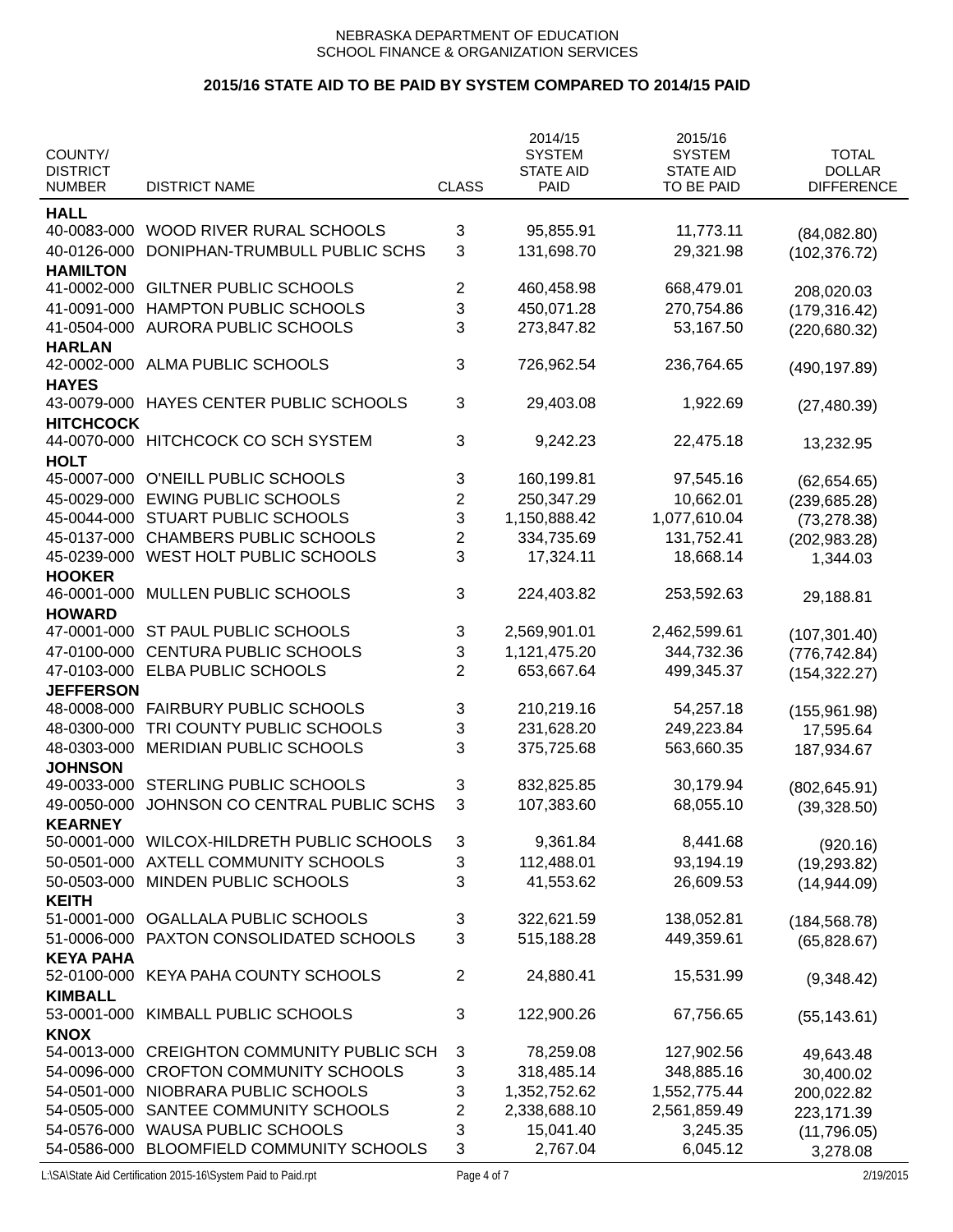|                  |                                     |                | 2014/15          | 2015/16          |                   |
|------------------|-------------------------------------|----------------|------------------|------------------|-------------------|
| COUNTY/          |                                     |                | <b>SYSTEM</b>    | <b>SYSTEM</b>    | <b>TOTAL</b>      |
| <b>DISTRICT</b>  |                                     |                | <b>STATE AID</b> | <b>STATE AID</b> | <b>DOLLAR</b>     |
| <b>NUMBER</b>    | <b>DISTRICT NAME</b>                | <b>CLASS</b>   | PAID             | TO BE PAID       | <b>DIFFERENCE</b> |
| <b>LANCASTER</b> |                                     |                |                  |                  |                   |
| 55-0001-000      | LINCOLN PUBLIC SCHOOLS              | 4              | 110,771,863.82   | 127,876,651.44   | 17,104,787.62     |
| 55-0145-000      | <b>WAVERLY SCHOOL DISTRICT 145</b>  | 3              | 1,009,968.85     | 397,814.32       | (612, 154.53)     |
| 55-0148-000      | MALCOLM PUBLIC SCHOOLS              | 3              | 2,236,779.32     | 2,251,695.40     | 14,916.08         |
| 55-0160-000      | NORRIS SCHOOL DIST 160              | 3              | 5,887,182.57     | 5,416,314.69     | (470, 867.88)     |
| 55-0161-000      | RAYMOND CENTRAL PUBLIC SCHOOLS      | 3              | 157, 172.52      | 166,152.49       | 8,979.97          |
| <b>LINCOLN</b>   |                                     |                |                  |                  |                   |
| 56-0001-000      | NORTH PLATTE PUBLIC SCHOOLS         | 3              | 10,048,077.93    | 11,511,028.31    | 1,462,950.38      |
| 56-0006-000      | <b>BRADY PUBLIC SCHOOLS</b>         | 2              | 736,094.85       | 568,152.56       | (167, 942.29)     |
| 56-0007-000      | MAXWELL PUBLIC SCHOOLS              | 3              | 1,093,962.15     | 1,020,496.99     | (73, 465.16)      |
| 56-0037-000      | HERSHEY PUBLIC SCHOOLS              | 3              | 1,546,517.29     | 1,187,587.48     | (358, 929.81)     |
| 56-0055-000      | SUTHERLAND PUBLIC SCHOOLS           | 3              | 1,235,083.01     | 961,973.81       | (273, 109.20)     |
| 56-0565-000      | <b>WALLACE PUBLIC SCH DIST 65 R</b> | $\overline{2}$ | 410,789.32       | 450,159.98       | 39,370.66         |
| <b>LOGAN</b>     |                                     |                |                  |                  |                   |
| 57-0501-000      | STAPLETON PUBLIC SCHOOLS            | 3              | 613,607.39       | 442,799.67       | (170, 807.72)     |
| <b>LOUP</b>      |                                     |                |                  |                  |                   |
| 58-0025-000      | LOUP COUNTY PUBLIC SCHOOLS          | $\overline{2}$ | 139,519.07       | 1,306.48         | (138, 212.59)     |
| <b>MADISON</b>   |                                     |                |                  |                  |                   |
| 59-0001-000      | <b>MADISON PUBLIC SCHOOLS</b>       | 3              | 90,224.38        | 9,173.26         | (81,051.12)       |
| 59-0002-000      | NORFOLK PUBLIC SCHOOLS              | 3              | 10,784,527.69    | 11,190,091.07    | 405,563.38        |
| 59-0005-000      | BATTLE CREEK PUBLIC SCHOOLS         | 3              | 448,094.42       | 507,569.20       | 59,474.78         |
| 59-0013-000      | NEWMAN GROVE PUBLIC SCHOOLS         | 3              | 7,995.75         | 12,826.51        | 4,830.76          |
| 59-0080-000      | ELKHORN VALLEY SCHOOLS              | 3              | 69,275.79        | 9,796.47         | (59, 479.32)      |
| <b>MCPHERSON</b> |                                     |                |                  |                  |                   |
| 60-0090-000      | MC PHERSON COUNTY SCHOOLS           | 3              | 156,170.14       | 42,603.87        | (113, 566.27)     |
| <b>MERRICK</b>   |                                     |                |                  |                  |                   |
| 61-0004-000      | CENTRAL CITY PUBLIC SCHOOLS         | 3              | 121,603.23       | 111,355.12       | (10, 248.11)      |
| 61-0049-000      | PALMER PUBLIC SCHOOLS               | 3              | 1,091,861.80     | 867,375.38       | (224, 486.42)     |
| <b>MORRILL</b>   |                                     |                |                  |                  |                   |
| 62-0021-000      | <b>BAYARD PUBLIC SCHOOLS</b>        | 3              | 2,109,919.26     | 2,097,895.18     | (12,024.08)       |
| 62-0063-000      | <b>BRIDGEPORT PUBLIC SCHOOLS</b>    | 3              | 647,807.37       | 212,314.68       | (435, 492.69)     |
| <b>NANCE</b>     |                                     |                |                  |                  |                   |
| 63-0001-000      | <b>FULLERTON PUBLIC SCHOOLS</b>     | 3              | 50,887.06        | 9,773.21         | (41, 113.85)      |
| 63-0030-000      | TWIN RIVER PUBLIC SCHOOLS           | 3              | 19,989.35        | 8,437.91         | (11, 551.44)      |
| <b>NEMAHA</b>    |                                     |                |                  |                  |                   |
| 64-0023-000      | JOHNSON-BROCK PUBLIC SCHOOLS        | 3              | 474,968.61       | 454,601.20       | (20, 367.41)      |
| 64-0029-000      | <b>AUBURN PUBLIC SCHOOLS</b>        | 3              | 2,739,300.62     | 2,641,101.69     | (98, 198.93)      |
| <b>NUCKOLLS</b>  |                                     |                |                  |                  |                   |
| 65-0011-000      | SUPERIOR PUBLIC SCHOOLS             | 3              | 1,246,776.75     | 269,055.43       | (977, 721.32)     |
| 65-2005-000      | SOUTH CENTRAL NEBRASKA UNIFIED      | 3              | 26,681.97        | 14,279.53        | (12, 402.44)      |
| <b>OTOE</b>      |                                     |                |                  |                  |                   |
| 66-0027-000      | SYRACUSE-DUNBAR-AVOCA SCHOOLS       | 3              | 448,569.59       | 141,653.48       | (306, 916.11)     |
| 66-0111-000      | NEBRASKA CITY PUBLIC SCHOOLS        | 3              | 3,256,617.34     | 3,547,707.20     | 291,089.86        |
| 66-0501-000      | PALMYRA DISTRICT OR 1               | 3              | 437,446.89       | 486,554.74       |                   |
| <b>PAWNEE</b>    |                                     |                |                  |                  | 49,107.85         |
| 67-0001-000      | PAWNEE CITY PUBLIC SCHOOLS          | 3              | 984,328.34       | 829,597.95       | (154, 730.39)     |
| 67-0069-000      | LEWISTON CONSOLIDATED SCHOOLS       | 3              | 27,393.16        | 176,605.31       | 149,212.15        |
| <b>PERKINS</b>   |                                     |                |                  |                  |                   |
| 68-0020-000      | PERKINS COUNTY SCHOOLS              | 3              | 18,656.74        | 7,788.84         |                   |
|                  |                                     |                |                  |                  | (10, 867.90)      |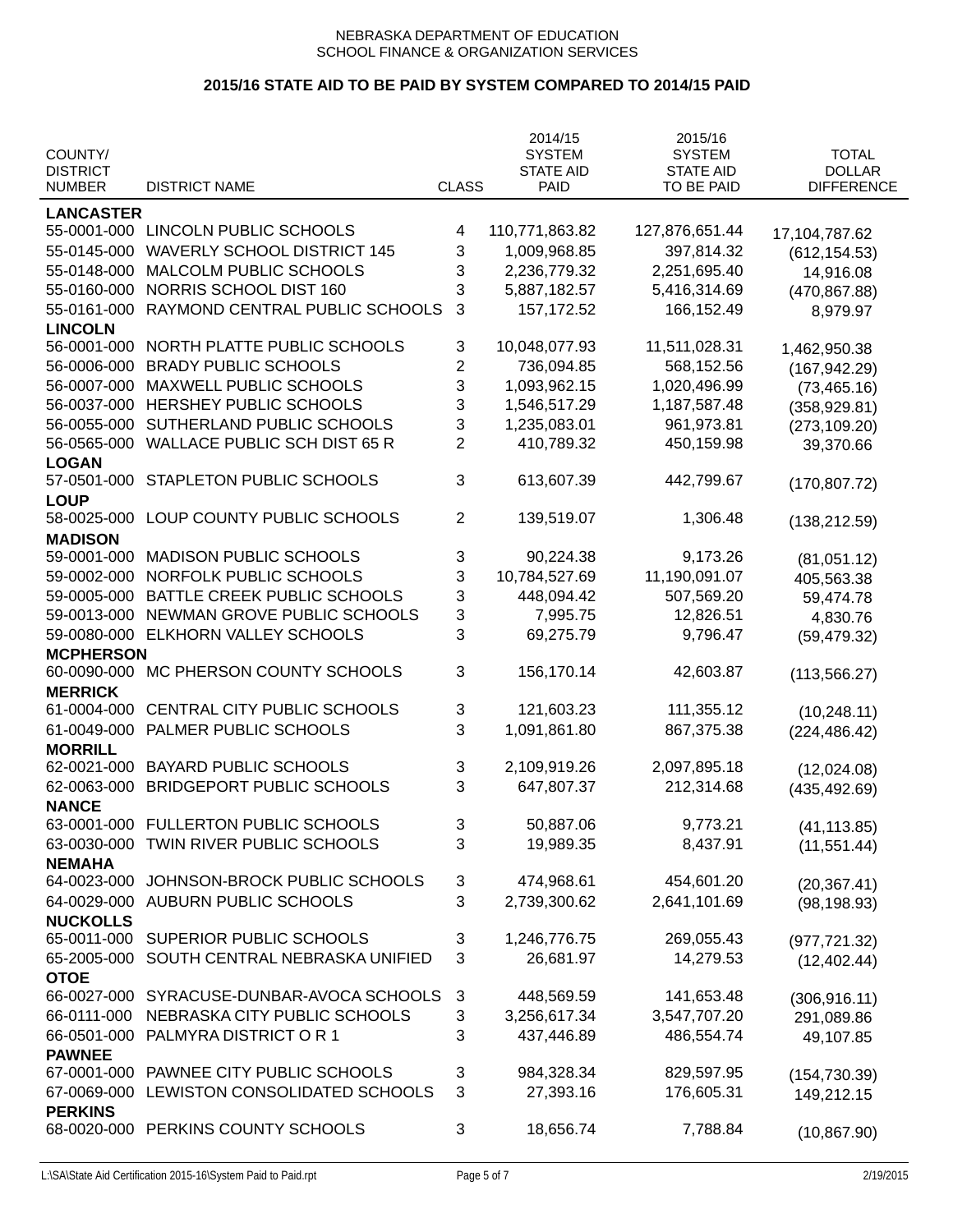|                              |                                         |                | 2014/15          | 2015/16          |                   |
|------------------------------|-----------------------------------------|----------------|------------------|------------------|-------------------|
| COUNTY/                      |                                         |                | <b>SYSTEM</b>    | <b>SYSTEM</b>    | <b>TOTAL</b>      |
| <b>DISTRICT</b>              |                                         |                | <b>STATE AID</b> | <b>STATE AID</b> | <b>DOLLAR</b>     |
| <b>NUMBER</b>                | <b>DISTRICT NAME</b>                    | <b>CLASS</b>   | <b>PAID</b>      | TO BE PAID       | <b>DIFFERENCE</b> |
| <b>PHELPS</b>                |                                         |                |                  |                  |                   |
| 69-0044-000                  | HOLDREGE PUBLIC SCHOOLS                 | 3              | 1,063,860.49     | 98,510.75        | (965, 349.74)     |
| 69-0054-000                  | BERTRAND PUBLIC SCHOOLS                 | 3              | 11,993.61        | 7,139.77         | (4,853.84)        |
| 69-0055-000                  | LOOMIS PUBLIC SCHOOLS                   | $\overline{2}$ | 252,467.81       | 387,088.30       | 134,620.49        |
| <b>PIERCE</b>                |                                         |                |                  |                  |                   |
| 70-0002-000                  | PIERCE PUBLIC SCHOOLS                   | 3              | 1,034,448.80     | 225,828.09       | (808, 620.71)     |
| 70-0005-000                  | PLAINVIEW PUBLIC SCHOOLS                | 3              | 14,486.68        | 15,894.97        | 1,408.29          |
| 70-0542-000                  | OSMOND COMMUNITY SCHOOLS                | 3              | 15,883.20        | 16,583.18        | 699.98            |
| <b>PLATTE</b>                |                                         |                |                  |                  |                   |
| 71-0001-000                  | <b>COLUMBUS PUBLIC SCHOOLS</b>          | 3              | 12,055,593.82    | 12,530,744.16    | 475,150.34        |
| 71-0005-000                  | LAKEVIEW COMMUNITY SCHOOLS              | 3              | 38,646.09        | 20,121.16        | (18, 524.93)      |
| 71-0067-000                  | HUMPHREY PUBLIC SCHOOLS                 | 3              | 359,454.66       | 300,265.60       | (59, 189.06)      |
| <b>POLK</b>                  |                                         |                |                  |                  |                   |
| 72-0015-000                  | <b>CROSS COUNTY COMMUNITY SCHOOLS 3</b> |                | 17,250.93        | 9,086.98         | (8, 163.95)       |
| 72-0019-000                  | OSCEOLA PUBLIC SCHOOLS                  | 3              | 10,661.85        | 9,294.15         | (1,367.70)        |
| 72-0032-000                  | SHELBY - RISING CITY PUBLIC SC          | 3              | 113,624.81       | 275,653.52       | 162,028.71        |
| 72-0075-000                  | HIGH PLAINS COMMUNITY SCHOOLS           | 3              | 9,643.95         | 14,828.39        | 5,184.44          |
| <b>RED WILLOW</b>            |                                         |                |                  |                  |                   |
| 73-0017-000                  | MC COOK PUBLIC SCHOOLS                  | 3              | 5,140,685.20     | 4,789,046.74     | (351, 638.46)     |
| 73-0179-000                  | SOUTHWEST PUBLIC SCHOOLS                | 3              | 34,792.93        | 5,817.11         | (28, 975.82)      |
| <b>RICHARDSON</b>            |                                         |                |                  |                  |                   |
| 74-0056-000                  | FALLS CITY PUBLIC SCHOOLS               | 3              | 605,423.32       | 190,787.24       | (414, 636.08)     |
| 74-0070-000                  | HUMBOLDT TABLE ROCK STEINAUER           | 3              | 17,715.70        | 8,896.36         | (8,819.34)        |
| <b>ROCK</b>                  |                                         |                |                  |                  |                   |
| 75-0100-000                  | ROCK COUNTY PUBLIC SCHOOLS              | 3              | 47,738.30        | 31,261.77        | (16, 476.53)      |
| <b>SALINE</b>                |                                         |                |                  |                  |                   |
| 76-0002-000                  | <b>CRETE PUBLIC SCHOOLS</b>             | 3              | 8,262,130.57     | 7,533,878.90     | (728, 251.67)     |
| 76-0044-000                  | DORCHESTER PUBLIC SCHOOL                | 3              | 31,284.04        | 3,920.91         | (27, 363.13)      |
| 76-0068-000                  | FRIEND PUBLIC SCHOOLS                   | 3              | 118,381.75       | 22,320.43        | (96,061.32)       |
| 76-0082-000                  | <b>WILBER-CLATONIA PUBLIC SCHOOLS</b>   | 3              | 618,697.34       | 276,330.11       | (342, 367.23)     |
| <b>SARPY</b>                 |                                         |                |                  |                  |                   |
| 77-0001-000                  | BELLEVUE PUBLIC SCHOOLS                 | 3              | 37,274,164.00    | 41,092,180.00    | 3,818,016.00      |
| 77-0027-000                  | PAPILLION-LA VISTA PUBLIC SCHS          | 3              | 37,043,559.00    | 41,964,885.00    | 4,921,326.00      |
| 77-0037-000                  | <b>GRETNA PUBLIC SCHOOLS</b>            | 3              | 12,309,205.00    | 14,644,263.00    | 2,335,058.00      |
| 77-0046-000                  | SPRINGFIELD PLATTEVIEW COMMUNI          | 3              | 4,474,283.00     | 4,765,884.00     | 291,601.00        |
| <b>SAUNDERS</b>              |                                         |                |                  |                  |                   |
| 78-0001-000                  | ASHLAND-GREENWOOD PUBLIC SCHS           | 3              | 1,879,556.98     | 2,127,763.12     | 248,206.14        |
| 78-0009-000                  | YUTAN PUBLIC SCHOOLS                    | 3              | 1,948,071.41     | 2,242,145.61     | 294,074.20        |
| 78-0039-000                  | <b>WAHOO PUBLIC SCHOOLS</b>             | 3              | 911,618.98       | 340,712.64       | (570, 906.34)     |
| 78-0072-000                  | <b>MEAD PUBLIC SCHOOLS</b>              | 3              | 276,263.69       | 381,910.21       |                   |
| 78-0107-000                  | CEDAR BLUFFS PUBLIC SCHOOLS             | 3              | 245,222.86       | 429,597.34       | 105,646.52        |
| <b>SCOTTS BLUFF</b>          |                                         |                |                  |                  | 184,374.48        |
| 79-0002-000                  | MINATARE PUBLIC SCHOOLS                 | 3              | 2,458,848.90     | 2,437,519.68     |                   |
| 79-0011-000                  | MORRILL PUBLIC SCHOOLS                  | 3              | 1,332,215.35     | 1,029,840.40     | (21, 329.22)      |
| 79-0016-000                  | <b>GERING PUBLIC SCHOOLS</b>            | 3              | 9,877,109.36     | 9,301,775.87     | (302, 374.95)     |
|                              |                                         |                |                  |                  | (575, 333.49)     |
| 79-0031-000                  | MITCHELL PUBLIC SCHOOLS                 | 3              | 3,873,692.62     | 4,416,219.35     | 542,526.73        |
| 79-0032-000                  | SCOTTSBLUFF PUBLIC SCHOOLS              | 3              | 12,514,995.95    | 12,452,471.45    | (62, 524.50)      |
| <b>SEWARD</b><br>80-0005-000 | MILFORD PUBLIC SCHOOLS                  |                |                  |                  |                   |
|                              |                                         | 3              | 2,037,531.57     | 1,606,795.01     | (430, 736.56)     |
| 80-0009-000                  | SEWARD PUBLIC SCHOOLS                   | $\mathbf{3}$   | 350,863.26       | 40,564.09        | (310, 299.17)     |